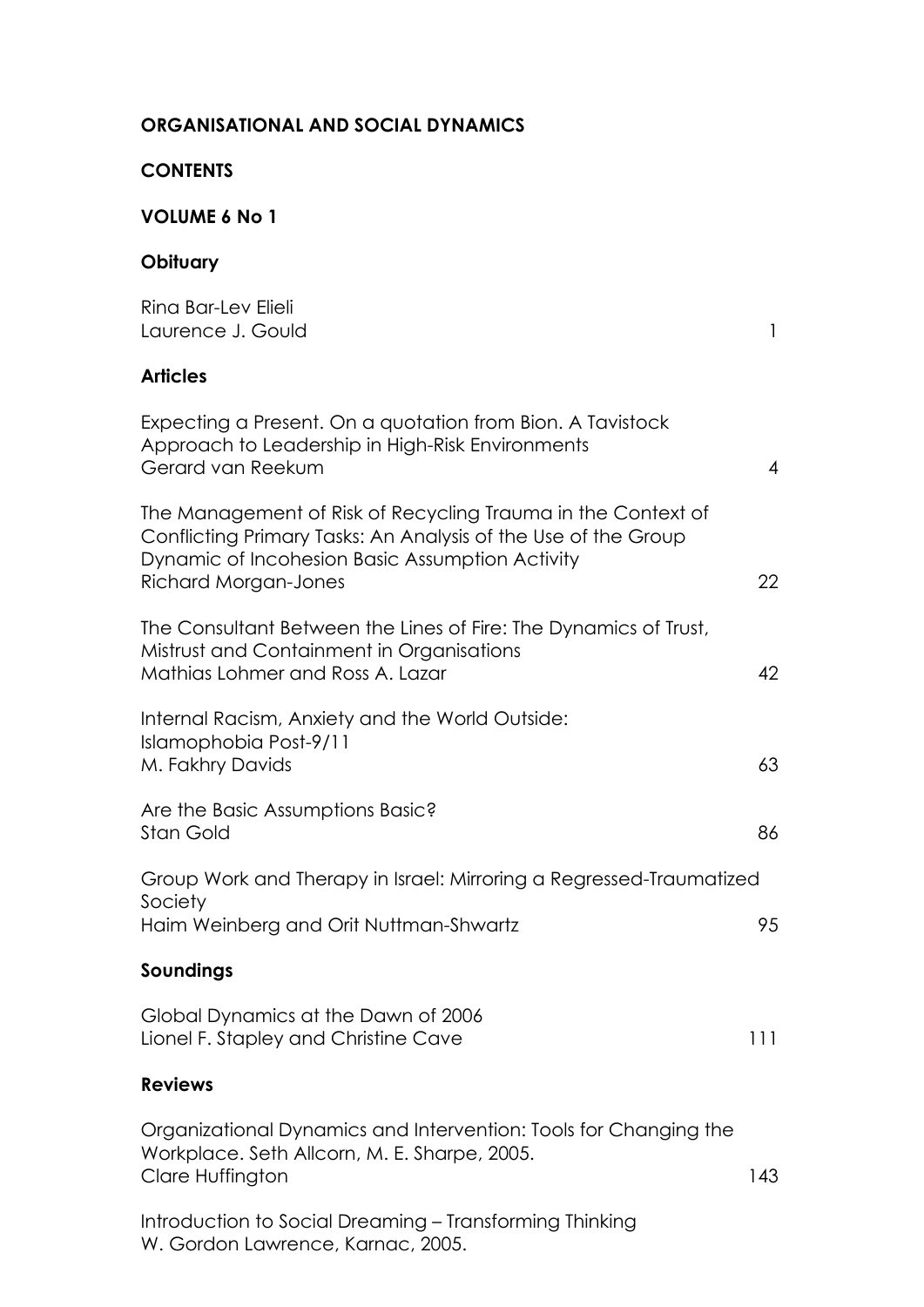Disillusionment: From the Forbidden Fruit to the Promised Land. David Gutmann, Francois-Michel Van der Rest, Jaqueline Ternier-David, Christophe Verrier and Dialogue of Lacks, David Gutmann and Jean-Francois Milat, Karnac Susan Long 150

### **Notes on Contributors** 156